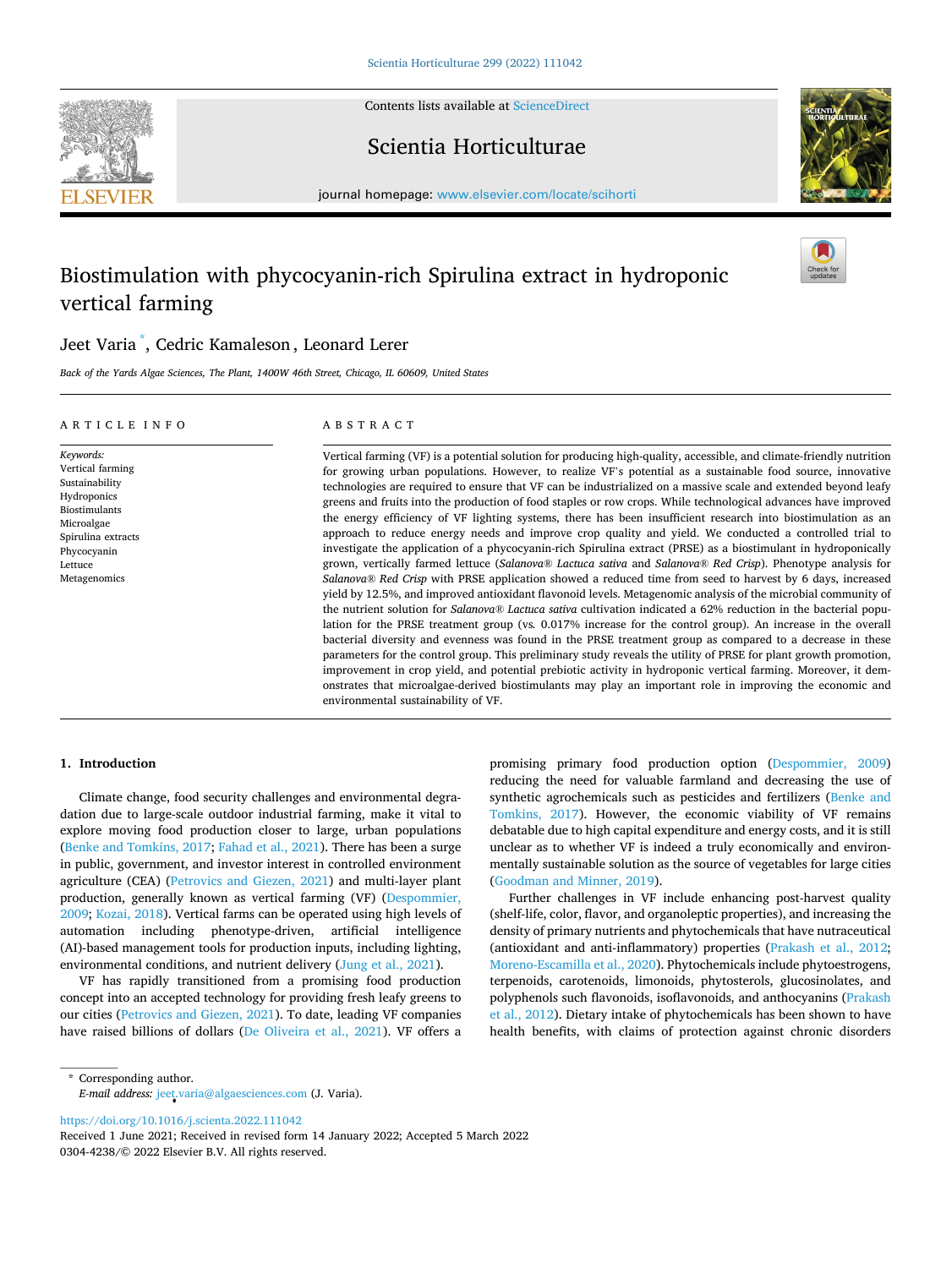including cancer, and cardiovascular and neurodegenerative diseases ([Zhang et al., 2015](#page-6-0)).

Conventional agriculture relies on agrochemicals including synthetic fertilizers, plant-protection chemicals or pesticides, and plant-growth hormones for efficient and economical food production to address the growing food demand ([Mandal et al., 2020\)](#page-5-0). However, agrochemical overuse comes with a negative impact on the environment, and on human health. To alleviate the problems associated with synthetic agrochemicals and reduce their application, attention has recently turned to ecologically benign solutions, including plant biostimulants [\(Chiaiese](#page-5-0)  [et al., 2018;](#page-5-0) [Yakhin et al., 2017\)](#page-6-0). Although the term biostimulant is poorly defined [\(Yakhin et al., 2017](#page-6-0)), biostimulants can be broadly described as non-nutrient based, formulated biological products and bioactive compounds applied in low doses to enhance crop performance, increase resistance to stress, and optimize nutrient utilization efficiency ([Yakhin et al., 2017](#page-6-0); [Du Jardin, 2015\)](#page-5-0). Their mode of action on plant metabolism can be directly on the plant or through the stimulation of the plant microbiome at the rhizosphere, phyllosphere, and endosphere ([Compant et al., 2019](#page-5-0)). Bioactive molecules, including phytohormones, transport regulators, signaling molecules, and modulators of stomatal opening, are responsible for direct biostimulation ([Yakhin et al., 2017](#page-6-0)).

Current examples of biostimulants include live or viable microbial mixtures or non-viable biological amendments including humic substances and seaweed extracts [\(Hamza and Suggars, 2001;](#page-5-0) [Rouphael and](#page-6-0)  [Colla, 2020](#page-6-0); [Frioni et al., 2018\)](#page-5-0). The application of viable microbial biostimulants in hydro- and aeroponic systems has shown some promise ([Lee and Lee, 2015](#page-5-0)), but scale-up leads to problems including nozzle blockages and general contamination ([Dong et al., 2020\)](#page-5-0). Humic substances have been shown to promote nutrient uptake and plant growth, but they are currently derived from non-renewable resources such as coal and peat and therefore up-scaled applications require the development of new sustainable sources ([Canellas et al., 2015\)](#page-5-0). The application of seaweed (macroalgae) in agriculture goes back to ancient times and seaweed is particularly rich in phytohormones, complex organic compounds, vitamins, simple and complex sugars, enzymes, proteins, and amino acids [\(Craigie, 2011\)](#page-5-0). However, in large-scale agriculture, seaweed extract application may be unsustainable due to the adverse impact of seaweed cultivation on the local marine environments ([Campbell et al., 2019\)](#page-5-0). Extracts from eukaryotic microalgae (including prokaryotic cyanobacteria) have been highlighted as high potential agricultural inputs [\(Alvarez et al., 2021](#page-5-0)) and microalgae are increasingly viewed as a renewable biological resource as part of a bio-refinery paradigm to foster the "bioeconomy of the future" ([Orejuela-Escobar](#page-5-0)  [et al., 2021\)](#page-5-0). Microalgae extracts have biostimulant properties, improving germination, growth, photosynthetic activity, and yield and acting at the level of the phyllosphere and rhizosphere of the plant microbiome [\(Chiaiese et al., 2018](#page-5-0)) [Barone et al. \(2018\).](#page-5-0) demonstrated that the application of microalgal extracts of *Chlorella vulgaris* and *Scenedesmus quadricauda* upregulated genetic pathways associated with increased growth and yield in hydroponic sugar beet and in tomato plant cultivation [\(Barone et al., 2019](#page-5-0)).

*Arthrospira platensis* (Spirulina), a blue-green cyanobacterium is widely cultivated and used as a nutraceutical and food ingredient ([Belay, 2013\)](#page-5-0). It is a rich source of micronutrients and phytohormones (gibberellins, auxins, and cytokinins) and other functional biomolecules, such as phenolics, and polysaccharides ([Finamore et al., 2017](#page-5-0)). Spirulina filtrates and homogenates have also been shown to improve growth and nutritional quality in radish plants following seed soaking ([Godlewska et al., 2019\)](#page-5-0) and to mitigate the harmful effects of the herbicides on *Vicia faba* (broad bean plant) [\(Osman et al., 2016](#page-5-0)). Recently [Ertani et al. \(2019\)](#page-5-0) also applied liquid *S. platensis* hydrolysates for *Zea mays* (maize) cultivation with positively influenced plant growth and accumulation of N-compounds (proteins, chlorophylls, and phenols). Fourier-transform infrared spectroscopy and surface-enhanced Raman spectroscopy revealed the presence of plant hormones including indole-3-acetic acid.

Our study is the first controlled trial to explore the utility of a phycocyanin-rich Spirulina extract (PRSE) for biostimulation in VF. Phycocyanin is a water-soluble phycobiliprotein extracted from Spirulina and is generally used as a Food and Drug Administration approved blue food colorant and nutraceutical (Fernández-Rojas et al., 2014). Phycocyanin has antioxidant activity [\(Pleonsil et al., 2013](#page-5-0); Fernán[dez-Rojas et al., 2014](#page-5-0)) and may also have soil bioremediation properties and potential as an agricultural input [\(Decesaro et al., 2017](#page-5-0); [Castro](#page-5-0)  [et al., 2013\)](#page-5-0).

Biostimulation properties of PRSE were tested in hydroponic systems, using two common lettuce species (Salanova® Red Sweet and *Salanova® Lactuca sativa*). The primary focus of this work was to explore and quantify the impact of PRSE on plant growth velocity and yield. In addition, this study also examined the effect of PRSE on photosynthetic. We also analyzed flavonoid antioxidant (quercetin and luteolin) levels, reported to be abundant in soil-farmed red butterhead, red leaf, and red romaine lettuces ([Di Gioia et al., 2020](#page-5-0)), and undertook scouting metagenomic analysis of microbial community dynamics in the nutrient solution to explore the hypothesis that PRSE may enhance the hydroponic microbiome.

#### **2. Methods**

#### *2.1. PRSE extraction and characterization*

PRSE was produced using a proprietary aqueous, solvent-free extraction method [\(Lerer, 2020\)](#page-5-0) from commercially available organic Spirulina powder (BlueTec, Inner Mongolia, China). The protein structure of PRSE was characterized and compared with a C-phycocyanin reference (Sigma-Aldrich, St. Louis, MO, USA) and Spirulina powder (Nutrex, Hawaii, USA) by Capillary Electrophoresis - Sodium Dodecyl Sulfate (CE-SDS) with a LabChip GXII analyzer (Caliper Life Sciences, Waltham, MA, USA).

Before characterization analysis, pulverized extracts were homogenized using a TissueLyser II (Qiagen, Hilden, Germany) in tissue lysis buffer (BioRad Laboratories, Hercules, CA, USA) followed by acetone precipitation. The protein precipitates were resuspended in 0.5 M triethylammonium bicarbonate (Sigma-Aldrich, St. Louis, MO, USA), 1 M urea, and 0.1% SDS (Sigma-Aldrich, St. Louis, MO, USA).

#### *2.2. Hydroponic lettuce cultivation and treatment with PRSE*

All experiments were conducted indoors in a monitored and controlled environment. The grow rooms were sanitized with a 5% sodium hypochlorite (Sigma-Aldrich, St. Louis, MO, USA) solution. Sampling devices were autoclaved (HiClave Sterilizer; Hirayama Manufacturing Corporation, Japan) before use. The lettuce plant model selected for growth and quality studies was Salanova® Red Sweet Crisp (Kuting, USA). In a follow-up study under identical conditions, Salanova® *Lactuca* s*ativa* (Kuting, USA) was grown for microbiome analysis of the hydroponic nutrient solution.

Seeds were propagated within Rockwool soaked in a deionized water solution containing Liquid Grow 7–9–5 (Dyna-Gro®, USA). Two independent, 100 L tray-reservoir, shallow water culture hydroponic systems holding 50 plants each were used. The first system consists of PRSE treatment and the second system a non-treatment (control). Both systems were filled with deionized water, were constructed to ensure similar light exposure (photoperiod of 16 h at 18,000 lux) and environmental conditions. All plants were nourished with a standard hydroponic 8–15–36 FloraGro® (General Hydroponics, USA) NPK nutrient solution (700 mg/L with regular adjustment to a pH of 6) with PRSE applied weekly to maintain a 250 mg/L concentration within the nutrient solution. This concentration was measured weekly using a UV–Vis Spectrophotometer (PerkinElmer®, Waltham MA, USA) weekly as described by [\(Bennett and Bogorad, 1973](#page-5-0)).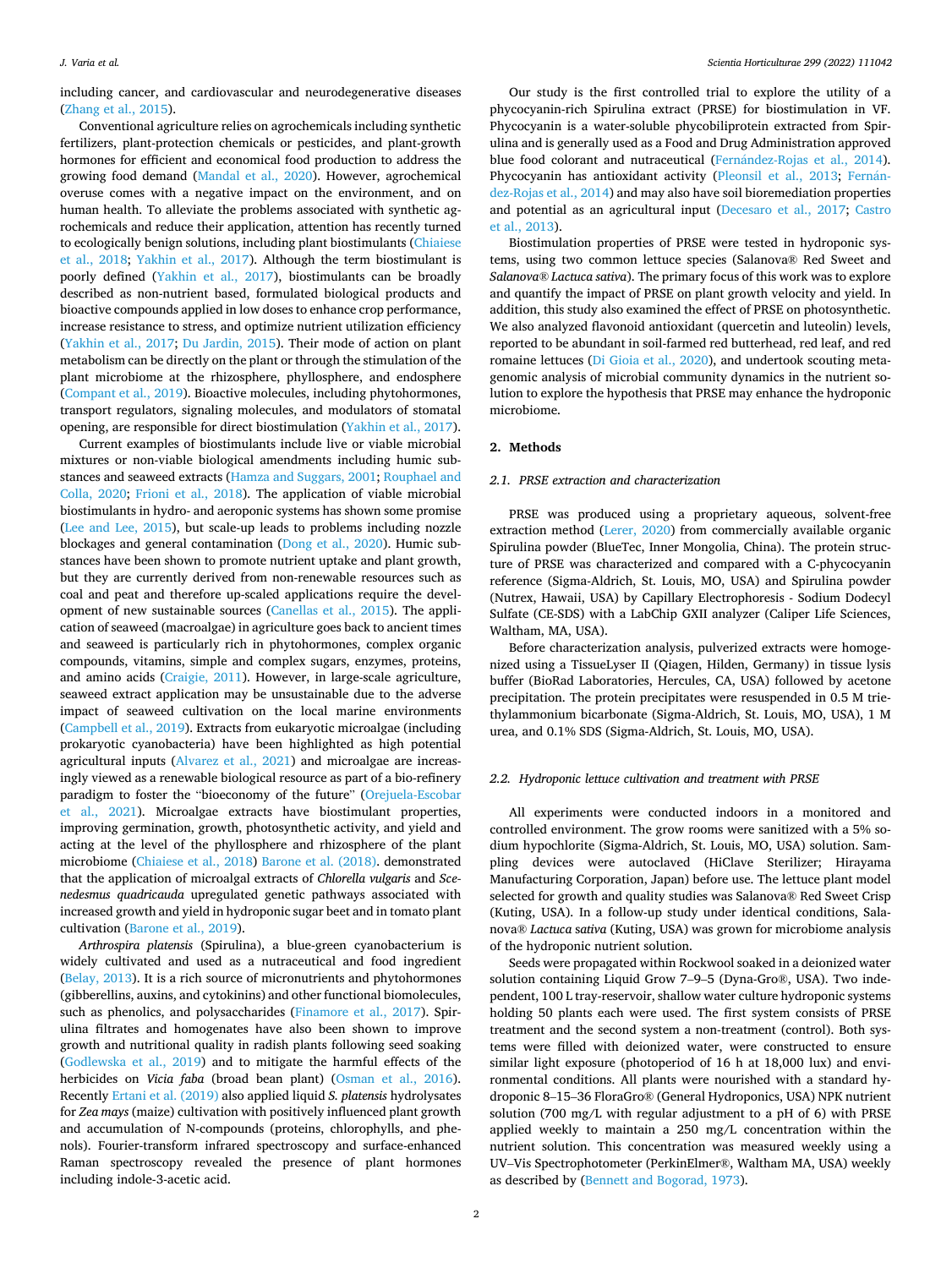# *2.3. Growth, phenotype analysis, and quality analysis*

The growth period was assessed as the time from planting to harvest. Harvesting was undertaken when two blinded, experienced hydroponic growers reached the consensus that the plants were at the most optimal stage of growth (e.g.,  $\approx 80$  mm leaf length) and marketable. Total biomass (lettuce suitable for packaging), leaf length and basal stem width of 10 randomly selected plants were measured at the end of the trial period.

Chlorophyll fluorescence is a widely used measuring technique in plant physiological studies ([Schreiber, 1998](#page-6-0)). Fluorescence emission measurements were performed just before harvest on 10 leaves from 10 randomly selected plants from respective groups using a fluorometer (FluorPen FP100max; Photon System Instruments, Brno, Czech Republic). The fluorometer automatically calculates various geometric parameters of Kautsky curves using the OJIP protocol [\(Pantazi et al.,](#page-5-0)  [2013\)](#page-5-0). The measured data were analyzed by FluorCam software 7.0 to determine the maximum quantum yield  $(QY_{MAX})$  and performance index ( $PI<sub>ABS</sub>$ ). The  $QY<sub>MAX</sub>$  is defined as the maximum quantum efficiency  $(F_v/F_m)$  of PSII photochemistry and is a sensitive indicator of plant photosynthetic performance, and lower values may also indicate stress ([Maxwell and Johnson, 2000](#page-5-0)). PIABS is a multi-parametric parameter that combines the three main functional steps taking place in PSII (light energy absorption, excitation energy trapping, and conversion of excitation energy to electron transport) and is used to compare primary photochemical reactions [\(Strauss et al., 2006\)](#page-6-0).

At the end of the trial, 10 plants were randomly selected from both control and treatment groups and 10 leaves were randomly selected from each group to assess the International Commission on Illumination color space (CIELAB) (expressed as three values:  $L^*$  for the lightness from black (0) to white (100), *a\** from green (− ) to red (+), and *b\** from blue (− ) to yellow (+) ([Post and Schlautman, 2020\)](#page-5-0). CIELAB measurement was performed with a Nix™ Pro-color sensor (Nix Sensor Ltd., Hamilton, Ontario, Canada).

#### *2.4. Flavonoid analysis*

Flavonoid analysis was conducted using a Flexar HPLC system (Perkin Elmer, Waltham, MA, USA) coupled with an expression compact mass spectrometer (CMS) (Advion, Ithaca, NY, USA) using a standard method [\(Seal, 2016;](#page-6-0) [Wang et al., 2014\)](#page-6-0). After harvesting, fresh leaves were homogenized in deionized-H2O and the solution was microfiltered for analysis. Separation was done on a C18 column (2.7  $\mu$ m x 150 mm x 3.0 mm) (Brownlee SPP; Perkin Elmer; Waltham, MA, USA) with a mobile phase flow rate of 0.2 mL/min. The first mobile phase was 10% methanol, 85.5% water, and 4.5% formic acid (v/v), and the second, was 80% methanol, 19% water, and 1% formic acid (v/v). The sample injection volume was 20  $\mu$ L, and the separation was run at 25 °C. The flavonoids investigated in this study were quercetin and luteolin with standards obtained from Sigma Aldrich (St. Louis, MO, USA).

# *2.5. Nutrient solution sampling of microbial biomass*

Samples of culture solution (60 mL) were taken from *Lactuca Sativa*  control and treatment groups using 100 mL sterile syringes and collected in sterile Erlenmeyer flasks. The first sample was taken after 3 days to allow enough time for the PRSE to equilibrate within the system and another sample was taken at the end of the growth cycle.

#### *2.6. DNA extraction and sequencing*

Samples were passed through a 0.22 μm syringe filter (Millipore Corp., Bedford, MA, USA), and DNA was extracted from the solid residue on the filter using a Metagenom SOX Fluid Filtration and DNA Isolation Kit (Metagenom, Waterloo, ON, Canada) according to the manufacturer's instructions. The DNA samples were then stored at − 80 ◦C and

subsequently shipped on dry ice to Metagenom (Waterloo, ON, Canada) for targeted metagenomic library preparation and sequencing.

#### *2.7. Microbial diversity analysis*

Taxa were described as operational taxonomic units (OTUs) generated from the *de-novo* clustering of sequences into bins using a threshold of 97% sequence similarity. Subsequently, the OTU table was filtered to remove the sequence reads with an abundance of *<* 0.1% of the total reads in any sample. To quantify changes in class level prokaryotic diversity, the Richness (S), Shannon Diversity Index (H), and Shannon Evenness Index (E) were used ([Hill et al., 2003\)](#page-5-0) as described by the following equations:

$$
S = \sum S_{obs} \tag{1}
$$

$$
H^{'} = -\sum p_i L n P_i \tag{2}
$$

$$
E^{'} = H^{'} / L n S \tag{3}
$$

Where  $S_0$  is the observed number of taxa,  $p_i$  is the proportion of the number of individuals of the *i*th taxon (N<sub>i</sub>) as described by the following equation:

$$
p_i = N_i / \sum N_i \tag{4}
$$

# *2.8. Statistical analysis*

Treatment and control group phenotype were compared using a standard *t*-test with a significance level of 0.05 using the Microsoft® Excel (2018) Solver Package.

#### **3. Results**

#### *3.1. PRSE analysis*

[Fig. 1](#page-3-0) displays the LabChip molecular weight profiles of the phycocyanin laboratory reference standard (C-phycocyanin), Spirulina powder and PRSE (BYEXP1). All three showed the presence of bands 18–20 kDa molecular mass, indicating the characteristic  $\alpha$ - $\beta$  subunit assembly of phycocyanin ([Chaiklahan et al., 2011; Patel et al., 2006](#page-5-0)). The PRSE and phycocyanin laboratory reference specimens had fewer higher molecular weight proteins than the natural Spirulina powder specimen, indicating a higher level of protein purity. PRSE contained several lower molecular weight proteins that were absent in the phycocyanin laboratory reference, representing differences in the extraction and purification processes and the presence of additional low molecular weight (*<*16 kDa) bioactive molecules. A chemical profile of the PRSE is provided in Supplementary Data 1.

# *3.2. Growth, Phenotype, yield, photometry, photosynthesis, and flavonoid analysis*

The PRSE-treated Salanova® Red Crisp group reached maturity and was harvested over a growth period of 22 days, which was 6 days before the harvest of the untreated group (35 days). In comparison with the untreated lettuce, the treatment group showed an increase of 2.6 cm and 2.2 cm for leaf length and basal stem diameter respectively. The accelerated growth of PRSE-treated lettuce was accompanied by a 12.5% increase in yield. The PRSE-treated lettuce was also 17% brighter (L\*) and 75% greener (a\*) than the control group with a 65% improvement in QY<sub>MAX</sub> and a 22% improvement in PIABS. Three samples from the PRSE-treated and untreated groups were tested for the flavonoids and showed a mean increase of 30% in quercetin and a mean increase of 8% in luteolin [Tables 1](#page-3-0) and [2](#page-3-0).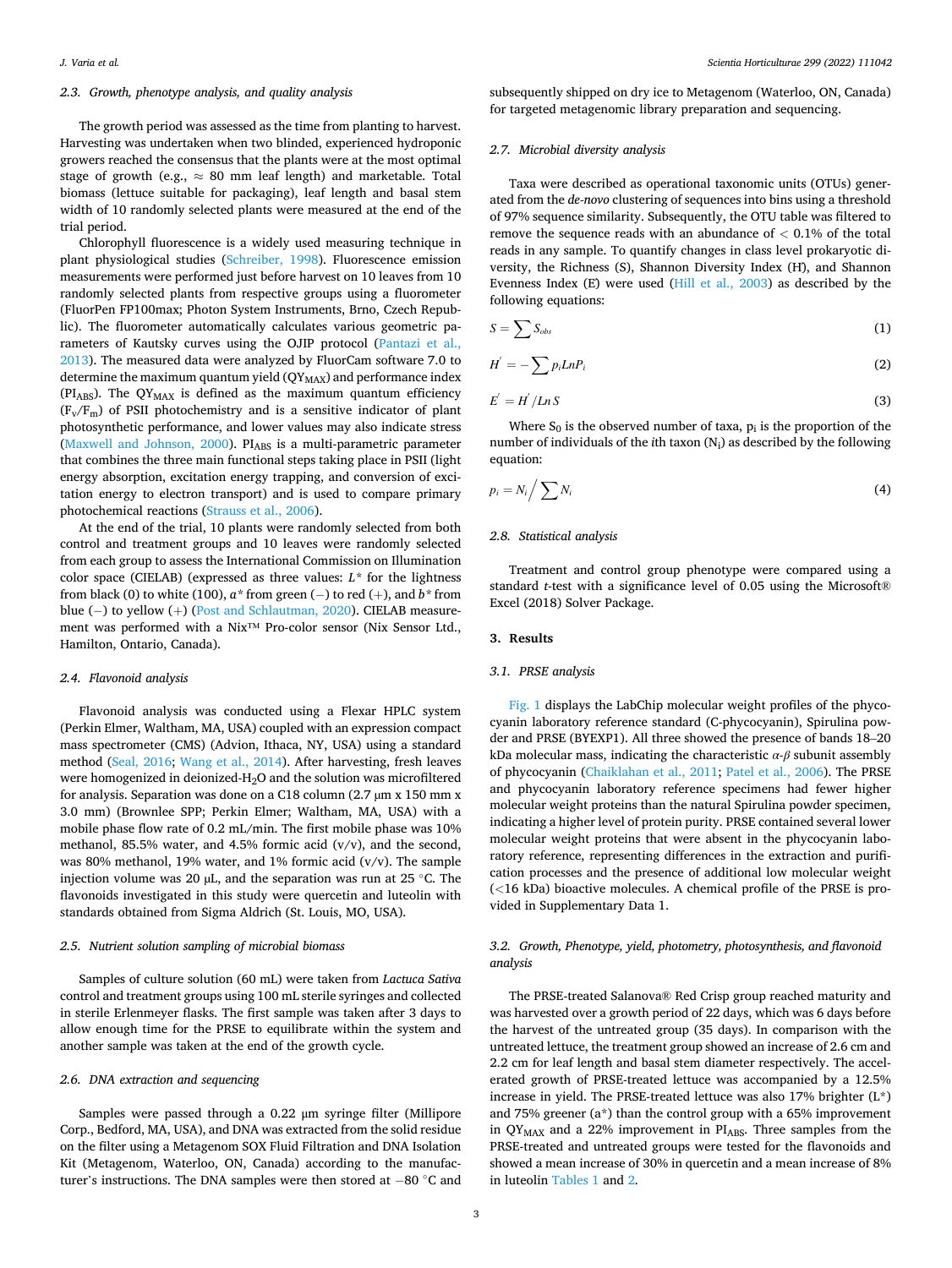<span id="page-3-0"></span>

**Fig. 1.** LabChip molecular weight profiles of phycocyanin laboratory reference (C-Phycocyanin), Spirulina powder (Nutrexi) and PRSE (BYEXP1).

## **Table 1**

Yield, mean leaf length, and stem diameter at harvest (22 days for treatment and 28 days for the control group), values are presented as mean  $\pm$  SD ( $n = 10$ ).

|                          | Treatment     | Control      | P-value |
|--------------------------|---------------|--------------|---------|
| Yield $(g)$              | $212 + 17$    | $238 + 19$   | < 0.05  |
| Leaf Length (cm)         | $12.8 + 1.2$  | $10.2 + 1.5$ | < 0.05  |
| Basal stem diameter (cm) | $6.5 \pm 1.3$ | $4.3 + 0.75$ | < 0.05  |

#### **Table 2**

CIELAB,  $QY_{MAX}$  and  $PI_{ABS}$  at harvest (22 days for treated and 28 days for the control group), values are presented as mean  $\pm$  SD ( $n = 10$ ).

|                         | Treatment Mean (SD)               | Control Mean (SD)              | P<br>value |
|-------------------------|-----------------------------------|--------------------------------|------------|
| CIE $(L^*)$ , $(a^*)$ , | $(42 \pm 3.9), (3 \pm 1.1), (22)$ | $(35 \pm 2.6), (-12 \pm 3.4),$ | ${<}0.05$  |
| $(b*)$                  | $\pm$ 2.7)                        | $(2 \pm .9)$                   |            |
| $QY_{MAX}$              | $6.5 \pm 1.9$                     | $2.3 \pm 0.9$                  | < 0.05     |
| <b>PIARS</b>            | $1.6 \pm 0.7$                     | $1.4 \pm 0.5$                  | < 0.05     |

#### *3.3. Metagenomic DNA sequencing of the nutrient solution*

Metagenomic DNA sequencing of nutrient solutions for PRSE treatment and control group for *Salanova® Lactuca sativa* cultivation was conducted. Samples were taken at 3 days and the end of the trial (35 days) (Supplementary Data 2). For the control group, 36,681 (3 days) and 34,116 (35 days) operational taxonomic units (OTU) were identified representing a 0.017% decrease. For the PRSE treatment group, 36,942 OTU (3 days) and 14,035 OTU (35 days) were identified representing a 62% reduction of the bacterial population Table 3. summarizes values of S, H´, and E' used to evaluate prokaryotic diversity at the class level. An increase of S, H' and E' was found in the PRSE treatment group as compared to a decrease in these parameters for the control group (Table 3).

# **Table 3**

Changes in Richness (S), Shannon Diversity Index (H), and Shannon Evenness Index (E´) of the bacterial population in hydroponics nutrient solution for control and PRSE treatment group.

| Taxonomy level | Parameters | Control |         | Treatment |         |
|----------------|------------|---------|---------|-----------|---------|
|                |            | 3 days  | 35 days | 3 days    | 35 days |
| Class          | S          |         |         |           | 11      |
|                | H          | 0.55    | 0.17    | 0.55      | 1.61    |
|                | Е          | 0.28    | 0.08    | 0.28      | 0.67    |

[Fig. 2](#page-4-0) illustrates the phylum level taxonomic abundance of bacteria (excluding Proteobacteria which was included at the class level). Proteobacteria, Bacteroidetes, and Actinobacteria were the dominant phyla in both groups. Similar microbial community composition has been reported for lettuce growth in aquaponic systems and soil (Kasozi et al., [2021;](#page-5-0) [Schreiter et al., 2014\)](#page-6-0) and for cucumber growth in ebb-and-flow systems ([Dong et al., 2020](#page-5-0)). An abundance of Firmicutes (7%) was observed in the PRSE treatment group after 35 days. The dominant classes identified in the Proteobacteria phylum included Alphaproteobacteria, Betaproteobacteria, and Gammaproteobacteria and this is also comparable with previous findings [\(Janssen, 2006](#page-5-0); [Spain et al., 2009](#page-6-0)). A 40% decrease in the abundance of Gammaproteobacteria was found in the PRSE treated group and both groups displayed a decrease in the abundance of Bacteroidetes over time. It is also noteworthy that in the control group, there was also a 9% decrease in Alphaproteobacteria while in the treatment group there was a 38% increase in Alphaproteobacteria.

#### **4. Discussion**

This scoping, controlled trial yielded initial evidence that PRSE has a biostimulant effect, improving growth, yield, and quality in hydroponically cultivated lettuce. The PRSE-treated lettuce was more vigorous and reached maturity 6 days (21%) more rapidly than the untreated group. Shortening the time between planting and harvest reduces energy requirements and labor costs in VF. While current large-scale VF operations operate with an optimized growing environment, a shortened growing time (even less than 24 h) may have important implications for profitability. Given that outdoor-farmed leafy greens are 3–5 times less expensive to grow than similar vertically farmed crops [\(Tasgal, 2019](#page-6-0)), reduced growing periods may have important implications for the economic viability of VF. While PRSE did improve yield, the economic impact of this finding on VF may be secondary to improved growth velocity, as VF yield is substantially influenced by grower skill, lighting, and environmental conditions.

The availability of biostimulants such as PRSE may assist in extending VF into the production of food staples such as wheat, corn, and rice. While excellent yields can be obtained in experimental, indoor wheat vertical farms, there is an urgent need to reduce energy consumption (Asseng et al. 2020). Improved color, vigor, organoleptic and nutritional properties, and the longer preservation of the PRSE-treated lettuce may play a vital role in ensuring better selling prices, thereby also improving the economics of VF. As flavonoids are an important group of polyphenol antioxidants, increased levels in the PRSE-treated group may help ensure that indoor cultivated lettuce offers similar or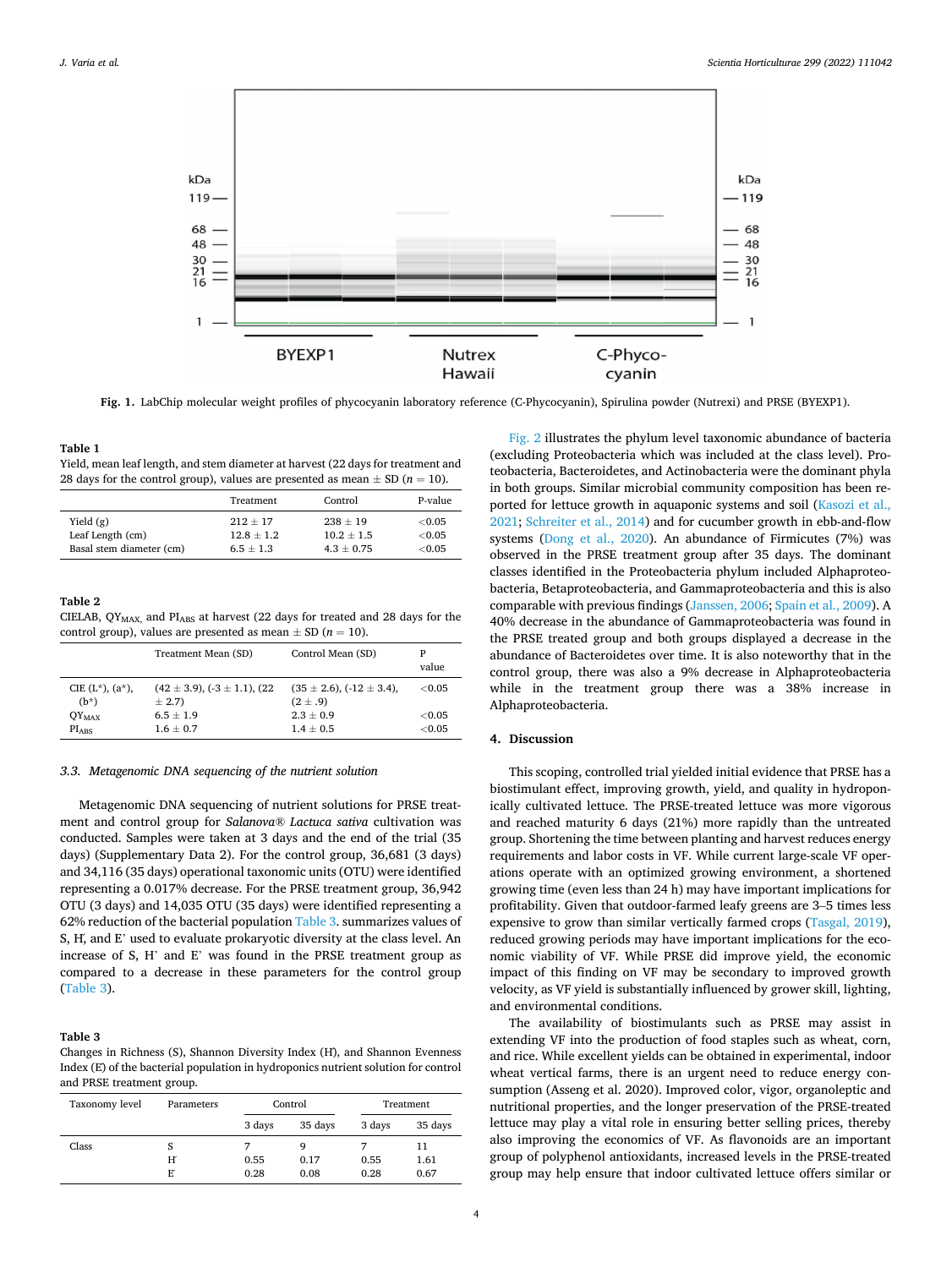<span id="page-4-0"></span>

**Fig. 2.** Abundance of bacteria phyla. Values reported represent the most abundant phyla.

better nutritional quality when compared to outdoor-grown lettuce ([Kim et al., 2016\)](#page-5-0).

There is still considerable uncertainty as to the mechanism of action of natural biostimulants on plant growth, yield, and nutritional quality ([Francesca et al., 2020](#page-5-0)). Microbial diversity is believed to be vital for plant health ([Mahnert et al., 2018\)](#page-5-0), and the increase in the diversity and evenness of microbial communities in the PRSE treatment group indicates that biostimulants have a positive impact on plant growth and performance through microbiome effects [\(Mahnert et al., 2018\)](#page-5-0). A decrease within the abundance of Gammaproteobacteria and an increase in abundance of Actinobacteria and Firmicutes in the PRSE treatment group is also noteworthy. Gammaproteobacteria includes several important pathogens such as *Salmonella, Yersinia, Vibrio,* and *Pseudomonas aeruginosa* [\(Erlacher et al., 2014](#page-5-0)). Alphaproteobacteria are reported to be an abundant class of Proteobacteria found within the rhizosphere of lettuce (Kröber [et al., 2014](#page-5-0)) and Actinobacteria and Firmicutes are important plant growth-promoting bacteria (PGPB) ([Strap, 2011](#page-6-0); [Hamedi and Mohammadipanah, 2015;](#page-5-0) [Yadav et al., 2017](#page-6-0); [Lee et al., 2021](#page-5-0)).

A key concern and challenge in soilless VF are the rapid dispersion, colonization, and domination of pathogenic microorganisms in the recirculating nutrient solution [\(Dong et al., 2020\)](#page-5-0). To avoid the spread of pathogenic bacteria in hydroponic irrigation systems, commercial greenhouse growers routinely use disinfection methods such as ozone and UV radiation ([Lee and Lee, 2015](#page-5-0)). Such strategies have two key drawbacks. First, they require relatively high capital investment ([Lee](#page-5-0)  [and Lee, 2015\)](#page-5-0), and secondly, these methods eliminate non-pathogenic and PGPB from within the nutrient solution which constitutes the plant-medium microbiome. Our preliminary metagenomic analysis indicates that biostimulants such as PRSE could be applied as a pre-biotic or post-biotic (Zół[kiewicz et al., 2020\)](#page-6-0) or symbiotic (Chandel et al., [2017\)](#page-5-0) to improve (increase, diversify and stabilize) PGPB and reduce pathogens within the recirculating nutrient irrigation system. This is a possible route for reducing dependency on physicochemical disinfection in VF.

The clear effect of PRSE on the photosynthetic parameters and its activity at extremely low doses may also support the hypothesis that there is some activity through the glycolate pathway ([Eisenhut et al.,](#page-5-0)  [2008\)](#page-5-0). It is also possible that phycobiliproteins play some role linked to a core photosynthetic process, fluorescence resonant energy transfer ([Matamala et al., 2007\)](#page-5-0). PRSE proteins have emulsifying properties similar to the biosurfactants produced by many rhizosphere and plant-associated microbes ([Decesaro et al., 2017;](#page-5-0) [Sachdev and](#page-6-0) 

[Cameotra, 2013\)](#page-6-0). These biomolecules have been implicated in motility, signaling, and biofilm formation at the plant-microbe interface (Kim [et al., 2016;](#page-5-0) [Sachdev and Cameotra, 2013\)](#page-6-0).

We are undertaking further studies to validate several observations, such as the substantial biomass increase and the shift in microbial richness, evenness, and diversity. Additional research is also required to fully elucidate the molecular mechanism of action of PRSE especially pertaining to its role in improving crop nutritional quality [\(Kim et al.,](#page-5-0)  [2016\)](#page-5-0). We are also undertaking effects the potential for improvement in taste and texture of lettuce with PRSE. It is also important to consider whether the growth velocity, yield, and quality benefits derived from using biostimulants such as PRSE justify their price, given that PRSE constitutes less than 15% of the algae biomass and that extraction and purification steps are required.

Further analysis is also required, especially in vertical farms that are operating at near-optimal efficiency, where the small, incremental increases in growth velocity and yield may be small. However, improved nutritional quality and shelf life may be of growing importance to largescale growers, especially as the market for VF-grown leafy greens becomes more competitive.

# **5. Conclusions**

The long-term economic, environmental, and social impact of VF will largely be determined by its economic sustainability ([Goodman and](#page-5-0)  [Minner, 2019](#page-5-0)). This preliminary study showed that the application of PRSE enhanced growth velocity and yield in hydroponically grown lettuce. Metagenomic analysis of the nutrient solution also indicated that PRSE influences the microbial community, with an overall decrease in bacterial population and simultaneous increase in diversity and richness.

While further research is required, the results indicate that PRSE may be an important and innovative production input contributing to the economic sustainability of VF. Besides showing the potential of PRSE to reduce growing time thereby saving energy, this study provides initial evidence that PRSE improves product quality, i.e., nutritional density of flavonoids.

The availability of effective biostimulants will support deploying VF to enhance food security in areas with limited farmland and this could include the cultivation of food staples such as wheat and corn. Finally, this study of the application of PRSE in VF also provides some early support for the broader consideration of the role of combinations of microorganism extracts including bacteria, mycelia, and mycorrhizae as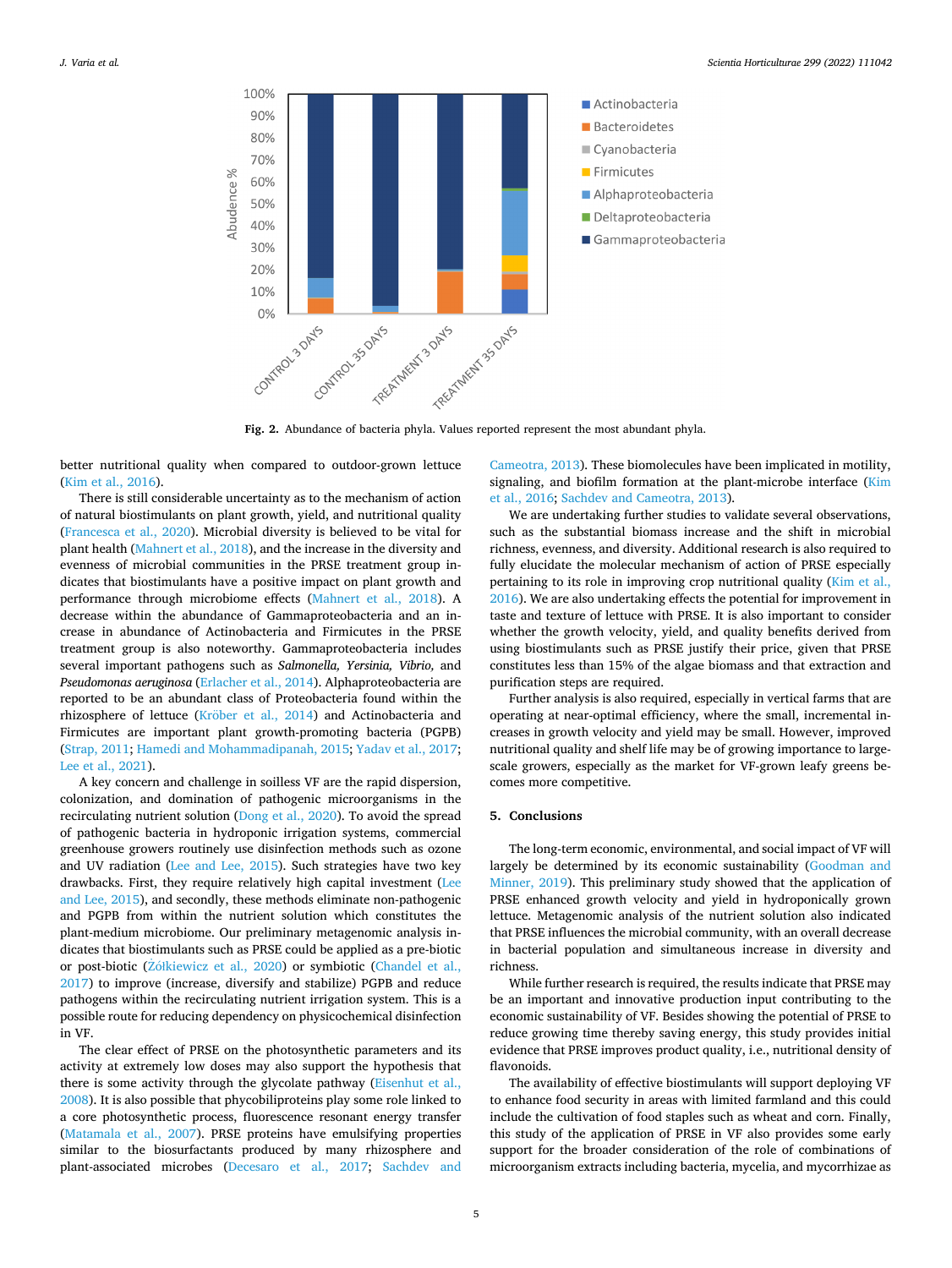<span id="page-5-0"></span>biostimulants in VF.

#### **CRediT authorship contribution statement**

**Jeet Varia:** Data curation, Validation, Visualization, Writing – original draft, Writing – review & editing. **Cedric Kamaleson:** Investigation, Formal analysis. **Leonard Lerer:** Conceptualization, Methodology, Writing – review & editing, Project administration.

#### **Declaration of Competing Interest**

JV, LL, and CK are employees of and hold equality in Back of the Yards Algae Sciences Inc.

#### **Acknowledgments**

The authors wish to thank Terrence Glenn for his support with cultivation and monitoring, Benoit Degrenne for assistance with photosynthetic measurement, Alex Rosenblum, and Jiyan Cen for conducting the flavonoid analysis. Professors Rob Dekker and Duran Ustek for metagenomics analysis support and PMI Laboratories, Lausanne, Switzerland for protein analysis support. The research was conducted at The Plant, a Chicago-based facility dedicated to sustainability and food circular economy innovation. The authors would like to thank the founder of The Plant and CEO of Bubbly Dynamics Inc for this support for his engineering support.

#### **Supplementary materials**

Supplementary material associated with this article can be found, in the online version, at doi:[10.1016/j.scienta.2022.111042](https://doi.org/10.1016/j.scienta.2022.111042).

#### **References**

- [Alvarez, A.L., et al., 2021. Microalgae, soil and plants: a critical review of microalgae as](http://refhub.elsevier.com/S0304-4238(22)00167-4/sbref0001)  [renewable resources for agriculture. Algal. Res. 54, 102200](http://refhub.elsevier.com/S0304-4238(22)00167-4/sbref0001).
- [Barone, V., et al., 2018. Root morphological and molecular responses induced by](http://refhub.elsevier.com/S0304-4238(22)00167-4/sbref0002)  [microalgae extracts in sugar beet \(Beta vulgaris L.\). J. Appl. Phycol. 30, 1061](http://refhub.elsevier.com/S0304-4238(22)00167-4/sbref0002)–1071.
- [Barone, V., et al., 2019. Novel bioprocess for the cultivation of microalgae in hydroponic](http://refhub.elsevier.com/S0304-4238(22)00167-4/sbref0003)  [growing system of tomato plants. J. Appl. Phycol. 31, 465](http://refhub.elsevier.com/S0304-4238(22)00167-4/sbref0003)–470.
- [Belay, A., 2013. Biology and industrial production of Arthrospira \(Spirulina\). Handbook](http://refhub.elsevier.com/S0304-4238(22)00167-4/sbref0004)  [of Microalgal Culture: Applied Phycology and Biotechnology, pp. 339](http://refhub.elsevier.com/S0304-4238(22)00167-4/sbref0004)–358.
- [Benke, K., Tomkins, B., 2017. Future food-production systems: vertical farming and](http://refhub.elsevier.com/S0304-4238(22)00167-4/sbref0005) [controlled-environment agriculture. Sustain. Sci. Pract. Policy 13, 13](http://refhub.elsevier.com/S0304-4238(22)00167-4/sbref0005)–26.
- [Bennett, A., Bogorad, L., 1973. Complementary chromatic adaptation in a filamentous](http://refhub.elsevier.com/S0304-4238(22)00167-4/sbref0006)  [blue-green alga. J. Cell Biol. 58, 419](http://refhub.elsevier.com/S0304-4238(22)00167-4/sbref0006)–435.
- [Campbell, I., et al., 2019. The environmental risks associated with the development of](http://refhub.elsevier.com/S0304-4238(22)00167-4/sbref0007)  [seaweed farming in Europe-prioritizing key knowledge gaps. Front. Mar. Sci. 6, 107.](http://refhub.elsevier.com/S0304-4238(22)00167-4/sbref0007)
- [Canellas, L.P., et al., 2015. Humic and fulvic acids as biostimulants in horticulture. Sci.](http://refhub.elsevier.com/S0304-4238(22)00167-4/sbref0008)  [Hortic. 196, 15](http://refhub.elsevier.com/S0304-4238(22)00167-4/sbref0008)–27.
- [Castro, M.J.L., Ojeda, C., Cirelli, A.F., 2013. Surfactants in agriculture. Green Mater.](http://refhub.elsevier.com/S0304-4238(22)00167-4/sbref0009)  [Energy Products Depollut. 287](http://refhub.elsevier.com/S0304-4238(22)00167-4/sbref0009)–334.
- [Chaiklahan, R., et al., 2011. Separation and purification of phycocyanin from Spirulina](http://refhub.elsevier.com/S0304-4238(22)00167-4/sbref0010)  [sp. using a membrane process. Bioresour. Technol. 102, 7159](http://refhub.elsevier.com/S0304-4238(22)00167-4/sbref0010)–7164.
- [Chandel, D.S., et al., 2017. Changes in the gut microbiota after early administration of](http://refhub.elsevier.com/S0304-4238(22)00167-4/sbref0011) [oral synbiotics to young infants in India. J. Pediatr. Gastroenterol. Nutr. 65, 218.](http://refhub.elsevier.com/S0304-4238(22)00167-4/sbref0011)
- [Chiaiese, P., et al., 2018. Renewable sources of plant biostimulation: microalgae as a](http://refhub.elsevier.com/S0304-4238(22)00167-4/sbref0012) [sustainable means to improve crop performance. Front. Plant Sci. 9, 1782](http://refhub.elsevier.com/S0304-4238(22)00167-4/sbref0012).
- [Compant, S., et al., 2019. A review on the plant microbiome: ecology, functions, and](http://refhub.elsevier.com/S0304-4238(22)00167-4/sbref0013)  [emerging trends in microbial application. J. Adv. Res. 19, 29](http://refhub.elsevier.com/S0304-4238(22)00167-4/sbref0013)–37.
- [Craigie, J.S., 2011. Seaweed extract stimuli in plant science and agriculture. J. Appl.](http://refhub.elsevier.com/S0304-4238(22)00167-4/sbref0014)  [Phycol. 23, 371](http://refhub.elsevier.com/S0304-4238(22)00167-4/sbref0014)–393.
- [De Oliveira, F.J.B., Ferson, S., Dyer, R., 2021. A collaborative decision support system](http://refhub.elsevier.com/S0304-4238(22)00167-4/sbref0015)  [framework for vertical farming business developments. Int. J. Decis. Supp. Syst.](http://refhub.elsevier.com/S0304-4238(22)00167-4/sbref0015)  [Technol.\(IJDSST\) 13, 34](http://refhub.elsevier.com/S0304-4238(22)00167-4/sbref0015)–66.
- [Decesaro, A., et al., 2017. Bioremediation of soil contaminated with diesel and biodiesel](http://refhub.elsevier.com/S0304-4238(22)00167-4/sbref0016)  [fuel using biostimulation with microalgae biomass. J. Environ. Eng. 143, 04016091.](http://refhub.elsevier.com/S0304-4238(22)00167-4/sbref0016) [Despommier, D., 2009. The rise of vertical farms. Sci. Am. 301, 80](http://refhub.elsevier.com/S0304-4238(22)00167-4/sbref0017)–87.
- Di Gioia, F., et al., 2020. Grown to be blue–[Antioxidant properties and health effects of](http://refhub.elsevier.com/S0304-4238(22)00167-4/sbref0018)  [colored vegetables. Part II: Leafy, fruit, and other vegetables. Antioxidants 9, 97.](http://refhub.elsevier.com/S0304-4238(22)00167-4/sbref0018)
- [Dong, C.J., et al., 2020. Dynamic changes in bacterial communities in the recirculating](http://refhub.elsevier.com/S0304-4238(22)00167-4/sbref0019)  [nutrient solution of cucumber plug seedlings cultivated in an ebb-and-flow](http://refhub.elsevier.com/S0304-4238(22)00167-4/sbref0019) [subirrigation system. PLoS One 15, e0232446.](http://refhub.elsevier.com/S0304-4238(22)00167-4/sbref0019)
- [Du Jardin, P., 2015. Plant biostimulants: definition, concept, main categories and](http://refhub.elsevier.com/S0304-4238(22)00167-4/sbref0020)  [regulation. Sci. Hortic. 196, 3](http://refhub.elsevier.com/S0304-4238(22)00167-4/sbref0020)–14.
- [Eisenhut, M., et al., 2008. The photorespiratory glycolate metabolism is essential for](http://refhub.elsevier.com/S0304-4238(22)00167-4/sbref0021) [cyanobacteria and might have been conveyed endosymbiontically to plants. Proc.](http://refhub.elsevier.com/S0304-4238(22)00167-4/sbref0021)  [Natl. Acad. Sci. U. S. A. 105, 17199](http://refhub.elsevier.com/S0304-4238(22)00167-4/sbref0021)–17204.
- [Erlacher, A., et al., 2014. The impact of the pathogen Rhizoctonia solani and its](http://refhub.elsevier.com/S0304-4238(22)00167-4/sbref0022)  [beneficial counterpart Bacillus amyloliquefaciens on the indigenous lettuce](http://refhub.elsevier.com/S0304-4238(22)00167-4/sbref0022)  [microbiome. Front. Microbiol. 5, 175.](http://refhub.elsevier.com/S0304-4238(22)00167-4/sbref0022)
- [Ertani, A., et al., 2019. Effects of two protein hydrolysates obtained from chickpea \(Cicer](http://refhub.elsevier.com/S0304-4238(22)00167-4/sbref0023)  [arietinum L.\) and spirulina platensis on Zea mays \(L.\) plants. Front. Plant Sci. 10,](http://refhub.elsevier.com/S0304-4238(22)00167-4/sbref0023) [954](http://refhub.elsevier.com/S0304-4238(22)00167-4/sbref0023).
- [Fahad, S., et al., 2021. Sustainable Soil and Land Management and Climate Change. CRC](http://refhub.elsevier.com/S0304-4238(22)00167-4/sbref0024)  [Press.](http://refhub.elsevier.com/S0304-4238(22)00167-4/sbref0024)
- Fernández-Rojas, B., Hernández-Juárez, [J., Pedraza-Chaverri, J., 2014. Nutraceutical](http://refhub.elsevier.com/S0304-4238(22)00167-4/sbref0025) [properties of phycocyanin. J. Funct. Foods 11, 375](http://refhub.elsevier.com/S0304-4238(22)00167-4/sbref0025)–392.
- [Finamore, A., et al., 2017. Antioxidant, immunomodulating, and microbial-modulating](http://refhub.elsevier.com/S0304-4238(22)00167-4/sbref0026) [activities of the sustainable and ecofriendly spirulina. Oxid. Med. Cell. Longev 2017.](http://refhub.elsevier.com/S0304-4238(22)00167-4/sbref0026)
- [Francesca, S., et al., 2020. The use of a plant-based biostimulant improves plant](http://refhub.elsevier.com/S0304-4238(22)00167-4/sbref0027)  [performances and fruit quality in tomato plants grown at elevated temperatures.](http://refhub.elsevier.com/S0304-4238(22)00167-4/sbref0027)  [Agronomy 10, 363](http://refhub.elsevier.com/S0304-4238(22)00167-4/sbref0027).
- [Frioni, T., et al., 2018. Effects of a biostimulant derived from the brown seaweed](http://refhub.elsevier.com/S0304-4238(22)00167-4/sbref0028)  [Ascophyllum nodosum on ripening dynamics and fruit quality of grapevines. Sci.](http://refhub.elsevier.com/S0304-4238(22)00167-4/sbref0028)  [Hortic. 232, 97](http://refhub.elsevier.com/S0304-4238(22)00167-4/sbref0028)–106.
- [Godlewska, K., et al., 2019. Potential applications of cyanobacteria: spirulina platensis](http://refhub.elsevier.com/S0304-4238(22)00167-4/sbref0029)  [filtrates and homogenates in agriculture. World J. Microbiol. Biotechnol. 35, 1](http://refhub.elsevier.com/S0304-4238(22)00167-4/sbref0029)–18.
- [Goodman, W., Minner, J., 2019. Will the urban agricultural revolution be vertical and](http://refhub.elsevier.com/S0304-4238(22)00167-4/sbref0030) [soilless? A case study of controlled environment agriculture in New York City. Land](http://refhub.elsevier.com/S0304-4238(22)00167-4/sbref0030)  [Policy 83, 160](http://refhub.elsevier.com/S0304-4238(22)00167-4/sbref0030)–173.
- [Hamedi, J., Mohammadipanah, F., 2015. Biotechnological application and taxonomical](http://refhub.elsevier.com/S0304-4238(22)00167-4/sbref0031)  [distribution of plant growth promoting actinobacteria. J. Ind. Microbiol. Biotechnol.](http://refhub.elsevier.com/S0304-4238(22)00167-4/sbref0031)  [42, 157](http://refhub.elsevier.com/S0304-4238(22)00167-4/sbref0031)–171.
- [Hamza, B., Suggars, A., 2001. Biostimulants: myths and realities. TurfGrass Trends 8,](http://refhub.elsevier.com/S0304-4238(22)00167-4/sbref0032) 6–[10.](http://refhub.elsevier.com/S0304-4238(22)00167-4/sbref0032)
- [Hill, T.C.J., et al., 2003. Using ecological diversity measures with bacterial communities.](http://refhub.elsevier.com/S0304-4238(22)00167-4/sbref0033)  [FEMS Microbiol. Ecol. 43, 1](http://refhub.elsevier.com/S0304-4238(22)00167-4/sbref0033)–11.
- [Janssen, P.H., 2006. Identifying the dominant soil bacterial taxa in libraries of 16S rRNA](http://refhub.elsevier.com/S0304-4238(22)00167-4/sbref0034)  [and 16S rRNA genes. Appl. Environ. Microbiol. 72, 1719](http://refhub.elsevier.com/S0304-4238(22)00167-4/sbref0034)–1728.
- [Jung, J., et al., 2021. The potential of remote sensing and artificial intelligence as tools to](http://refhub.elsevier.com/S0304-4238(22)00167-4/sbref0035)  [improve the resilience of agriculture production systems. Curr. Opin. Biotechnol. 70,](http://refhub.elsevier.com/S0304-4238(22)00167-4/sbref0035)  15–[22](http://refhub.elsevier.com/S0304-4238(22)00167-4/sbref0035).
- [Kasozi, N., Kaiser, H., Wilhelmi, B., 2021. Effect of bacillus spp. on lettuce growth and](http://refhub.elsevier.com/S0304-4238(22)00167-4/sbref0036)  [root associated bacterial community in a small-scale aquaponics system. Agronomy](http://refhub.elsevier.com/S0304-4238(22)00167-4/sbref0036)  [11, 947](http://refhub.elsevier.com/S0304-4238(22)00167-4/sbref0036).
- [Kim, M.J., et al., 2016. Nutritional value, bioactive compounds and health benefits of](http://refhub.elsevier.com/S0304-4238(22)00167-4/sbref0037)  [lettuce \(Lactuca sativa L.\). J. Food Compos. Anal. 49, 19](http://refhub.elsevier.com/S0304-4238(22)00167-4/sbref0037)–34.
- [Kozai, T., 2018. Plant factories with artificial lighting \(PFALs\): benefits, problems, and](http://refhub.elsevier.com/S0304-4238(22)00167-4/sbref0038) [challenges. Smart Plant Factory: The Next Generation Indoor Vertical Farms.](http://refhub.elsevier.com/S0304-4238(22)00167-4/sbref0038)  [Springer Singapore, Singapore, pp. 15](http://refhub.elsevier.com/S0304-4238(22)00167-4/sbref0038)–29 (Ed, Kozai, T.).
- Kröber, [M., et al., 2014. Effect of the strain Bacillus amyloliquefaciens FZB42 on the](http://refhub.elsevier.com/S0304-4238(22)00167-4/sbref0039) [microbial community in the rhizosphere of lettuce under field conditions analyzed](http://refhub.elsevier.com/S0304-4238(22)00167-4/sbref0039) [by whole metagenome sequencing. Front. Microbiol. 5, 252.](http://refhub.elsevier.com/S0304-4238(22)00167-4/sbref0039)
- [Lee, S.M., et al., 2021. Disruption of Firmicutes and Actinobacteria abundance in tomato](http://refhub.elsevier.com/S0304-4238(22)00167-4/sbref0040)  [rhizosphere causes the incidence of bacterial wilt disease. ISME J. 15, 330](http://refhub.elsevier.com/S0304-4238(22)00167-4/sbref0040)–347.
- [Lee, S., Lee, J., 2015. Beneficial bacteria and fungi in hydroponic systems: types and](http://refhub.elsevier.com/S0304-4238(22)00167-4/sbref0041)  [characteristics of hydroponic food production methods. Sci. Hortic. 195, 206](http://refhub.elsevier.com/S0304-4238(22)00167-4/sbref0041)–215.
- Lerer, L. (2020) Purification of algal extracts and their applications. [Mahnert, A., et al., 2018. Enriching beneficial microbial diversity of indoor plants and](http://refhub.elsevier.com/S0304-4238(22)00167-4/sbref0043)
- [their surrounding built environment with biostimulants. Front Microbiol 9, 2985](http://refhub.elsevier.com/S0304-4238(22)00167-4/sbref0043). [Mandal, A., et al., 2020. Impact of agrochemicals on soil health. Agrochemicals](http://refhub.elsevier.com/S0304-4238(22)00167-4/sbref0044)
- [Detection, Treatment and Remediation. Elsevier, pp. 161](http://refhub.elsevier.com/S0304-4238(22)00167-4/sbref0044)–187. [Matamala, A.R., et al., 2007. A semiempirical approach to the intra-phycocyanin and](http://refhub.elsevier.com/S0304-4238(22)00167-4/sbref0045)
- [inter-phycocyanin fluorescence resonance energy-transfer pathways in](http://refhub.elsevier.com/S0304-4238(22)00167-4/sbref0045)  [phycobilisomes. J. Comput. Chem. 28, 1200](http://refhub.elsevier.com/S0304-4238(22)00167-4/sbref0045)–1207.
- [Maxwell, K., Johnson, G.N., 2000. Chlorophyll fluorescence](http://refhub.elsevier.com/S0304-4238(22)00167-4/sbref0046)–a practical guide. J. Exp. [Bot. 51, 659](http://refhub.elsevier.com/S0304-4238(22)00167-4/sbref0046)–668.
- [Moreno-Escamilla, J.O., et al., 2020. Effect of elicitation on polyphenol and carotenoid](http://refhub.elsevier.com/S0304-4238(22)00167-4/sbref0047) [metabolism in butterhead lettuce \(Lactuca sativa var. capitata\). ACS Omega 5,](http://refhub.elsevier.com/S0304-4238(22)00167-4/sbref0047)  11535–[11546.](http://refhub.elsevier.com/S0304-4238(22)00167-4/sbref0047)
- [Orejuela-Escobar, L., et al., 2021. Prospects of microalgae for biomaterial production and](http://refhub.elsevier.com/S0304-4238(22)00167-4/sbref0048)  [environmental applications at biorefineries. Sustainability 13, 3063.](http://refhub.elsevier.com/S0304-4238(22)00167-4/sbref0048)
- [Osman, M.E.H., Abo-Shady, A.M., El-Nagar, M.M.F., 2016. Cyanobacterial Arthrospira](http://refhub.elsevier.com/S0304-4238(22)00167-4/sbref0049)  [\(Spirulina platensis\) as safener against harmful effects of fusilade herbicide on faba](http://refhub.elsevier.com/S0304-4238(22)00167-4/sbref0049)  [bean plant. Rendiconti Lincei 27, 455](http://refhub.elsevier.com/S0304-4238(22)00167-4/sbref0049)–462.
- [Pantazi, X.E., et al., 2013. Automatic detection of different harvesting stages in lettuce](http://refhub.elsevier.com/S0304-4238(22)00167-4/sbref0050) [plants by using chlorophyll fluorescence kinetics and supervised self organizing](http://refhub.elsevier.com/S0304-4238(22)00167-4/sbref0050)  [maps \(SOMs\). In: Proceedings of the International Conference on Engineering](http://refhub.elsevier.com/S0304-4238(22)00167-4/sbref0050) [Applications of Neural Networks, pp. 360](http://refhub.elsevier.com/S0304-4238(22)00167-4/sbref0050)–369.
- Patel, A., Mishra, S. & Ghosh, P.K. (2006) Antioxidant potential of C-phycocyanin isolated from cyanobacterial species lyngbya, phormidium and spirulina spp.
- [Petrovics, D., Giezen, M., 2021. Planning for sustainable urban food systems: an analysis](http://refhub.elsevier.com/S0304-4238(22)00167-4/sbref0052)  [of the up-scaling potential of vertical farming. J. Environ. Plann. Manage. 1](http://refhub.elsevier.com/S0304-4238(22)00167-4/sbref0052)–27. [Pleonsil, P., Soogarun, S., Suwanwong, Y., 2013. Antioxidant activity of holo-and apo-c-](http://refhub.elsevier.com/S0304-4238(22)00167-4/sbref0053)
- [phycocyanin and their protective effects on human erythrocytes. Int. J. Biol.](http://refhub.elsevier.com/S0304-4238(22)00167-4/sbref0053)  [Macromol. 60, 393](http://refhub.elsevier.com/S0304-4238(22)00167-4/sbref0053)–398.
- [Post, P.C., Schlautman, M.A., 2020. Measuring camellia petal color using a portable color](http://refhub.elsevier.com/S0304-4238(22)00167-4/sbref0054)  [sensor. Horticulturae 6, 53](http://refhub.elsevier.com/S0304-4238(22)00167-4/sbref0054).
- [Prakash, D., Gupta, C., Sharma, G., 2012. Importance of phytochemicals in](http://refhub.elsevier.com/S0304-4238(22)00167-4/sbref0055)  [nutraceuticals. J. Chin. Med. Res. Develop. 1, 70](http://refhub.elsevier.com/S0304-4238(22)00167-4/sbref0055)–78.